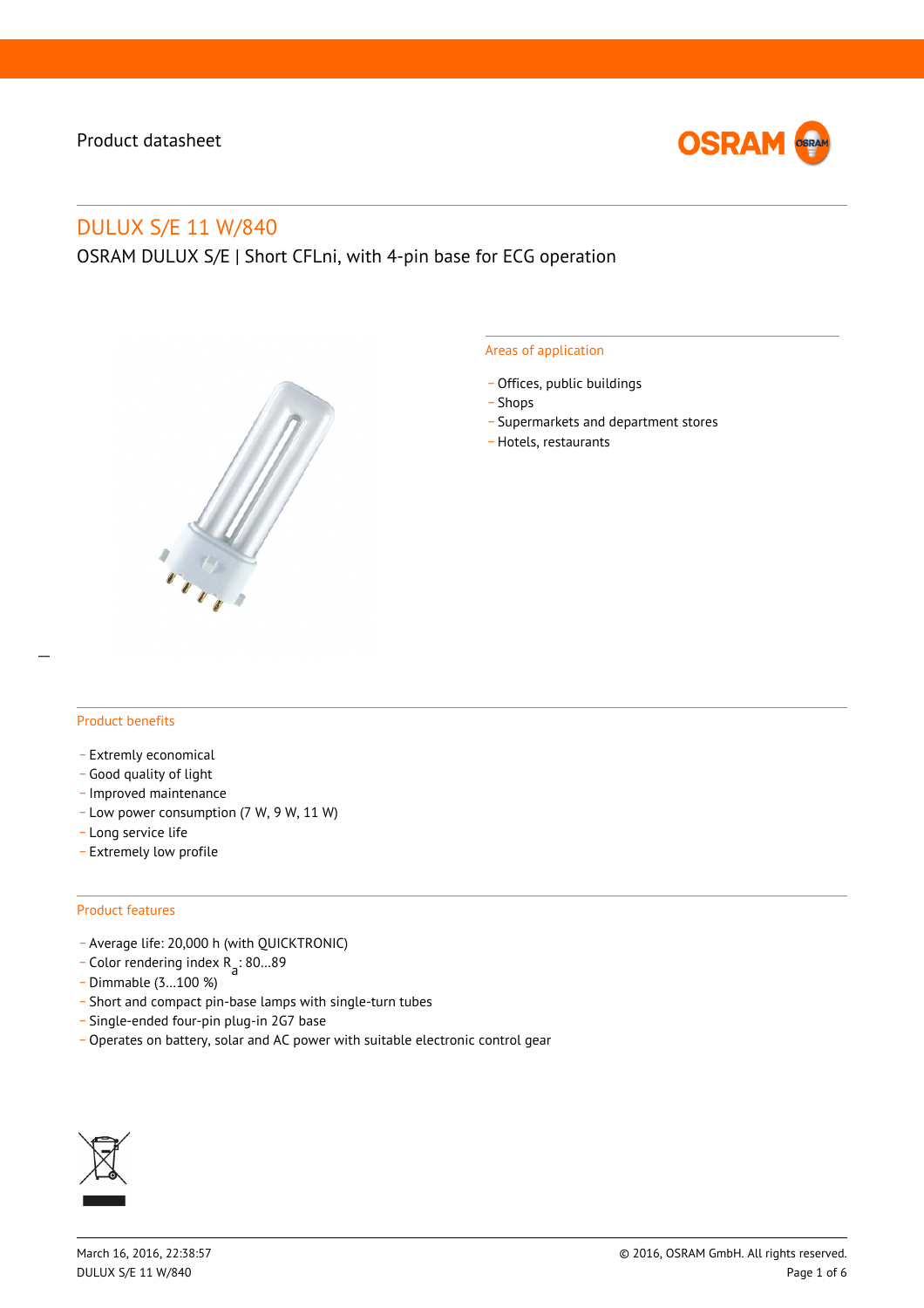#### Technical data

### **Electrical data**

| <b>Nominal wattage</b>              | 11.00 W                                                      |  |  |  |
|-------------------------------------|--------------------------------------------------------------|--|--|--|
| Rated lamp efficacy (HF data 25 °C) | Under clarification by authority and standardization<br>body |  |  |  |
| Rated wattage                       | 11.80 W                                                      |  |  |  |
| <b>Rated luminous flux</b>          | 900 lm                                                       |  |  |  |

#### **Photometrical data**

| Nominal luminous flux     | 900 lm                    |  |  |  |
|---------------------------|---------------------------|--|--|--|
| Light color (designation) | <b>LUMILUX Cool White</b> |  |  |  |
| Luminous flux at 25 °C    | 900 lm                    |  |  |  |
| <b>Color temperature</b>  | 4000 K                    |  |  |  |
| Color rendering index Ra  | 8089                      |  |  |  |
| Rated LLMF at 2,000 h     | 0.89                      |  |  |  |
| Rated LLMF at 4,000 h     | 0.86                      |  |  |  |
| Rated LLMF at 6,000 h     | 0.84                      |  |  |  |
| Rated LLMF at 8,000 h     | 0.81                      |  |  |  |
| Rated LLMF at 12,000 h    | 0.79                      |  |  |  |
| Rated LLMF at 16,000 h    | 0.78                      |  |  |  |
| Rated LLMF at 20,000 h    | 0.76                      |  |  |  |

# **Dimensions & weight**



| <b>Diameter</b>                             | $12.0$ mm          |
|---------------------------------------------|--------------------|
| Overall length                              | $212.0 \text{ mm}$ |
| Length                                      | $214.0 \text{ mm}$ |
| Length acc. to IEC standard                 | $215$ mm           |
| Length with base excl. base pins/connection | 214.00 mm          |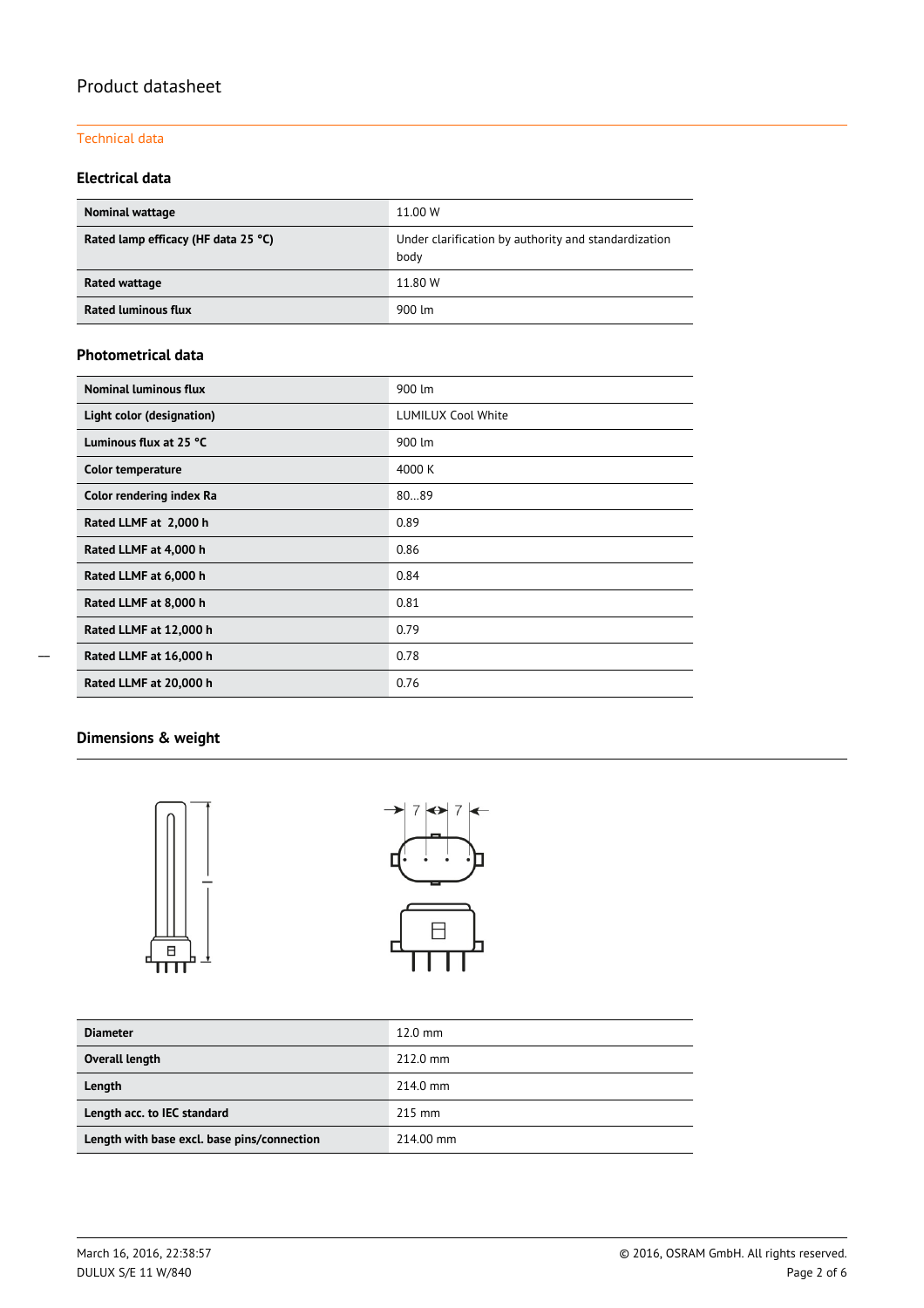| Outer bulb       | <b>T1</b> 2<br>ᆠ |
|------------------|------------------|
| Maximum diameter | $12.0$ mm        |

#### **Lifespan**

| Nominal lamp life time                 | 20000 h                 |
|----------------------------------------|-------------------------|
|                                        |                         |
| Rated lamp life time                   | 20000 h                 |
| Service life                           | 13000 h $^{1}$ )        |
| Rated lamp survival factor at 2,000 h  | 0.99                    |
| Rated lamp survival factor at 4,000 h  | 0.99                    |
| Rated lamp survival factor at 6,000 h  | 0.99                    |
| Rated lamp survival factor at 8,000 h  | 0.99                    |
| Rated lamp survival factor at 12,000 h | 0.95                    |
| Rated lamp survival factor at 16,000 h | 0.81                    |
| Rated lamp survival factor at 20,000 h | 0.50                    |
| <b>Operation mode LLMF/LSF</b>         | <b>HF</b>               |
| Lifespan                               | $20000 h$ <sup>1)</sup> |

1) With preheat ECG

## **Additional product data**

| <b>Base (standard designation)</b> | 2G7                    |  |  |
|------------------------------------|------------------------|--|--|
| Lamp mercury content               | $1.3 \text{ ma}$       |  |  |
| <b>Product remark</b>              | For ECG operation only |  |  |

## **Capabilities**

 $\overline{\phantom{a}}$ 

| Dir.<br>٠.<br>ш<br>ີ |  |
|----------------------|--|
|----------------------|--|

#### **Certificates & standards**

| <b>Energy efficiency class</b> |              |
|--------------------------------|--------------|
| <b>Energy consumption</b>      | 13 kWh/1000h |

#### **Country specific categorizations**

| <b>ILCOS</b> | FSDH-11/840-/P/-2G7 |
|--------------|---------------------|
|--------------|---------------------|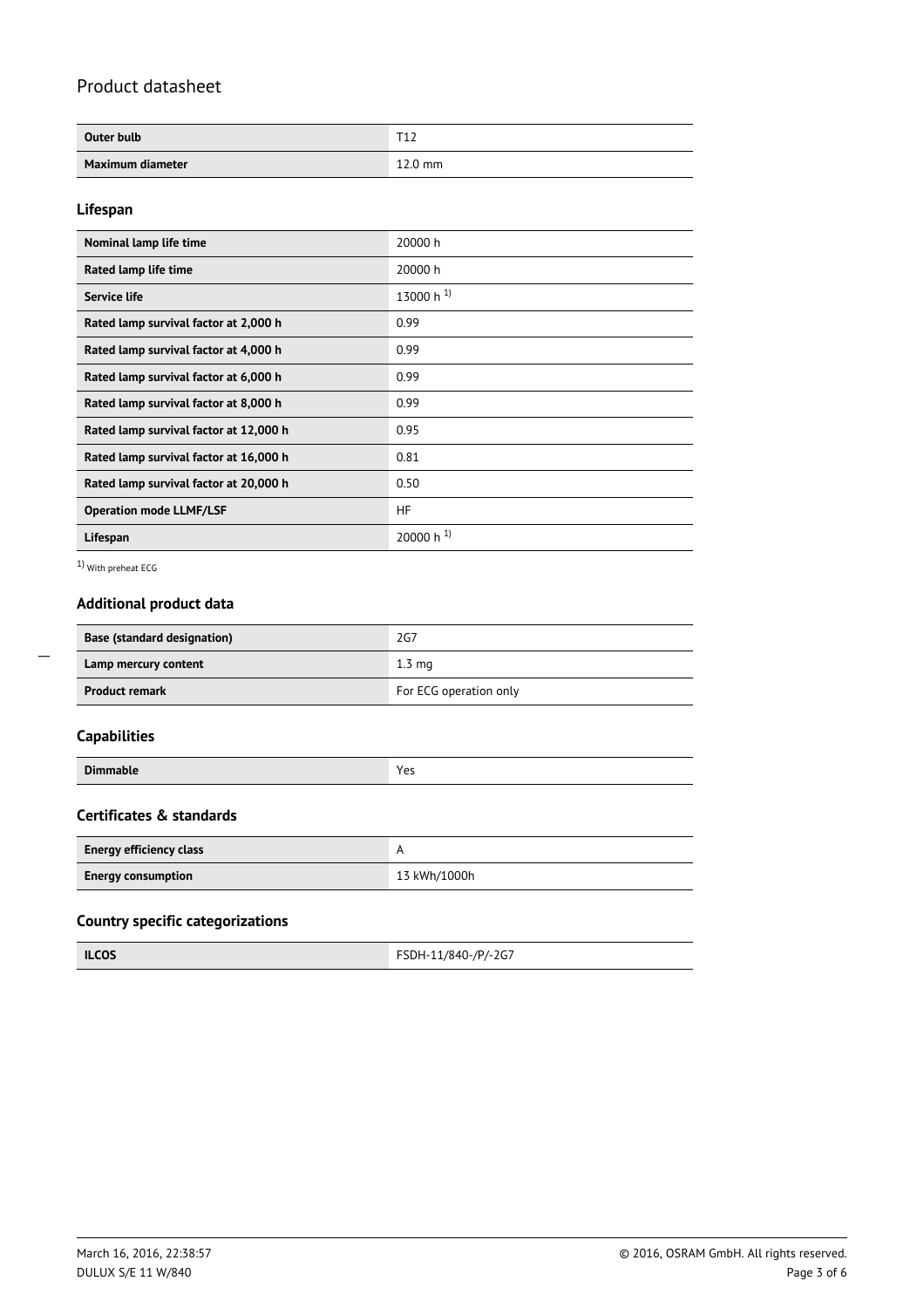### **Light Distribution**



#### Spectral power distribution



\_ Suitable for operation on electronic control gear

#### Safety advice

In case of lamp breakage: www.osram.com/brokenlamp







Others graphics **Circuit diagram** Circuit diagram Circuit diagram Circuit diagram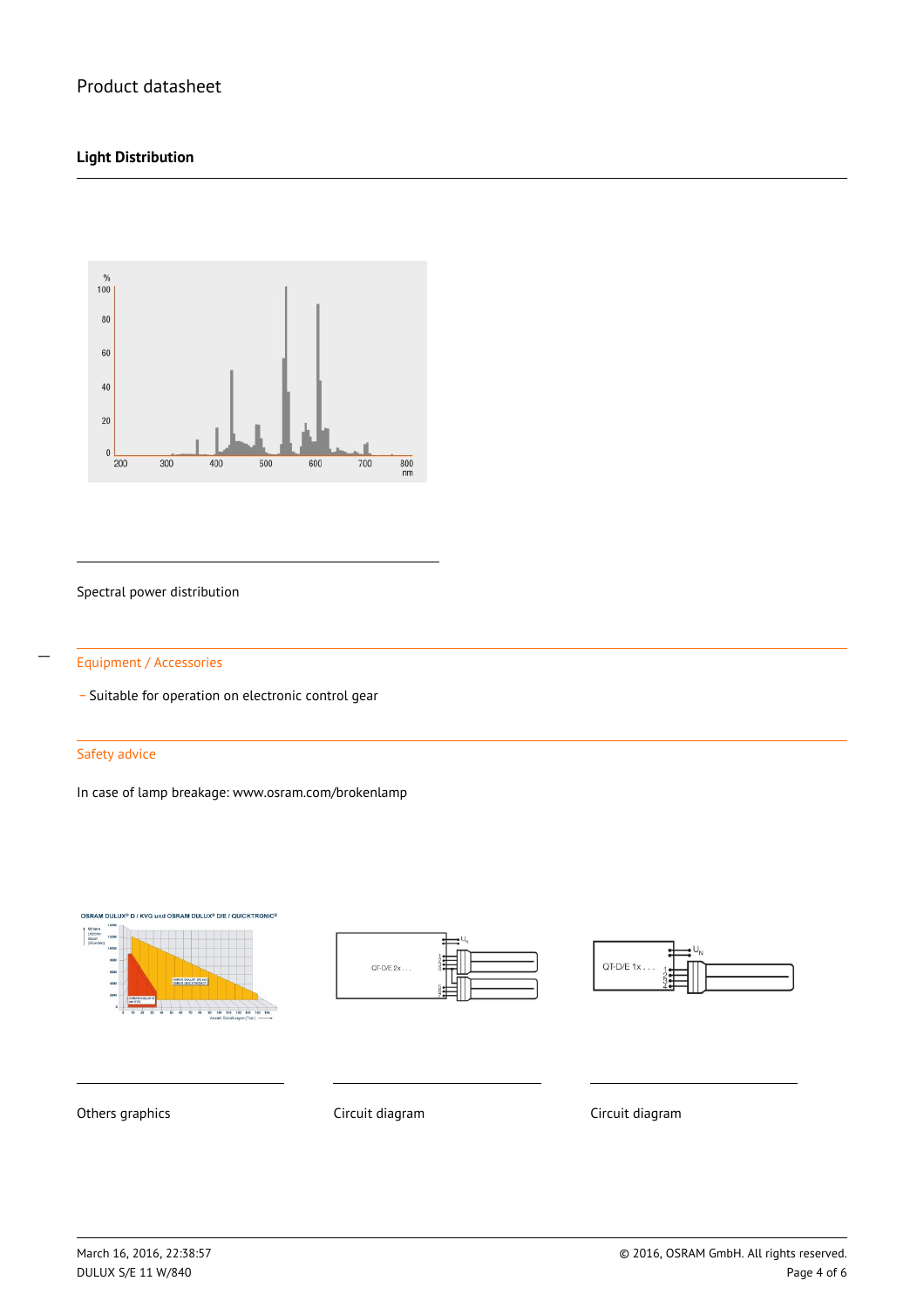#### Logistical Data

| <b>Product code</b> | <b>Product description</b> | Packaging unit<br>(Pieces/Unit) | <b>Dimensions (length</b><br>x width x height) | <b>Volume</b>       | <b>Gross weight</b> |
|---------------------|----------------------------|---------------------------------|------------------------------------------------|---------------------|---------------------|
| 4008321468765       | DULUX S/E 11<br>W/840      | Shipping carton box<br>10       | 126 mm $\times$ 86 mm $\times$<br>240 mm       | $2.60 \text{ dm}^3$ | 510.00 g            |
| 4050300020181       | DULUX S/E 11<br>W/840      | Shipping carton box<br>10       | $224$ mm $\times$ 138 mm $\times$<br>97 mm     | $3.00 \text{ dm}^3$ | 513.00 g            |

The mentioned product code describes the smallest quantity unit which can be ordered. One shipping unit can contain one or more single products. When placing an order, for the quantity please enter single or multiples of a shipping unit.

#### References / Links

For more information on QUICKTRONIC electronic control gear go to

<www.osram.com/QUICKTRONIC>

#### Disclaimer

Subject to change without notice. Errors and omission excepted. Always make sure to use the most recent release.